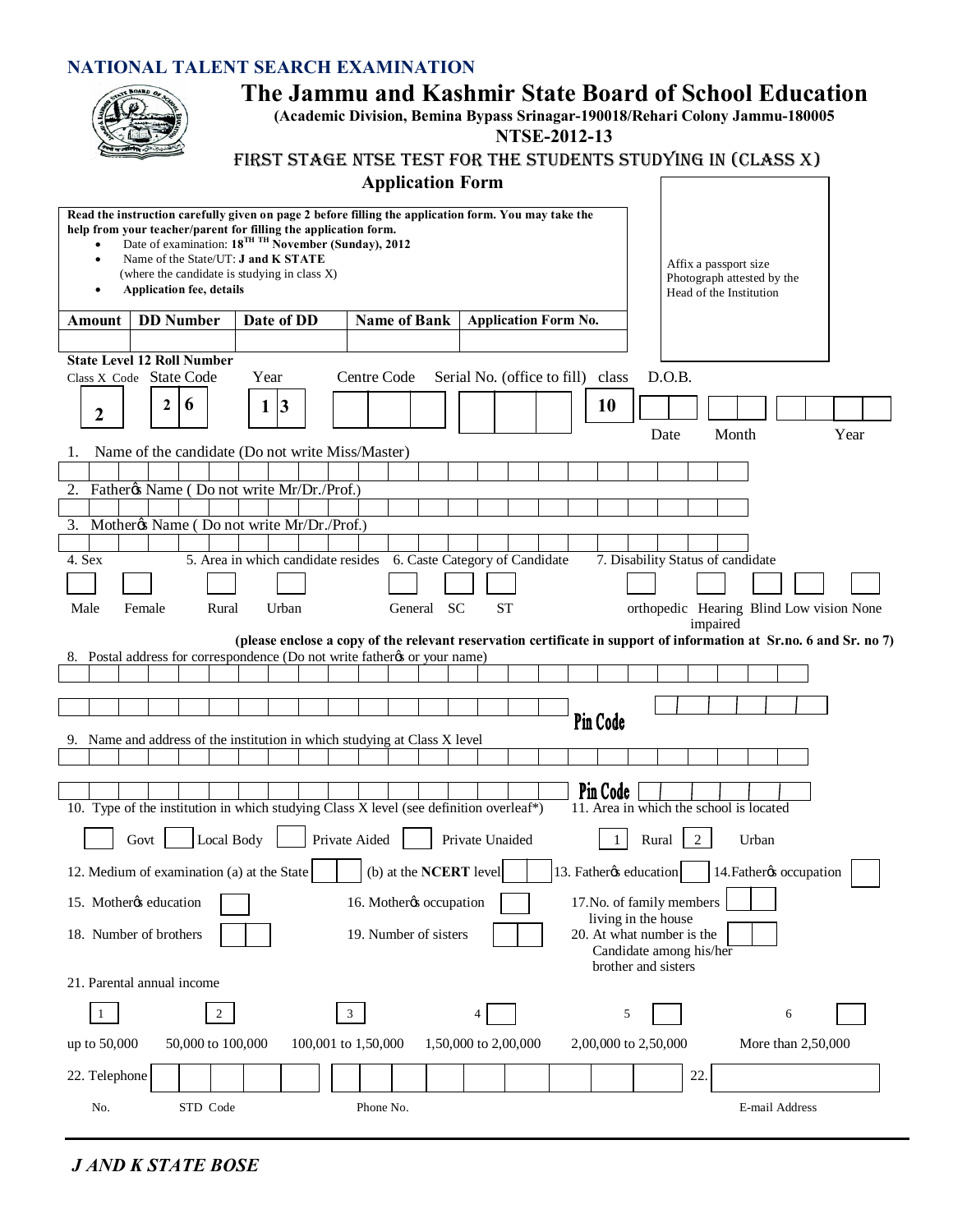### **NATIONAL TALENT SEARCH EXAMINATION**

### **To be filled in by the Head of the Institution**

Certified that:

**1)** Mr/Ms\_\_\_\_\_\_\_\_\_\_\_\_\_\_\_\_\_\_\_\_\_\_\_\_\_\_\_\_\_ is a regular student of this School/Institution and he/she has secured % marks in the class IX annual examination i.e. when s/he was promoted from Class IX to Class X, s/he has secured \_\_\_\_\_\_\_\_\_\_\_\_\_marks out of \_\_\_\_\_\_\_\_\_\_\_\_\_\_\_\_\_.

**2)** The particulars given by him/her in the Application Form have been verified and found in order.

**3)** Mr/Ms belongs to Scheduled Caste/Scheduled Tribe category as per the records maintained in the Institution. (to be filled for SC/ST candidates only).

#### **Date Signature of the Headmaster/Headmistress With Seal**

**\_\_\_\_\_\_\_\_\_\_\_\_\_\_\_\_\_\_\_\_\_\_\_\_\_\_ Signature of the Candidate**

# **Coding Plan**

#### **Read Instructions carefully before filling up the Application Form**

- 1. Use only Blue or Black Ball Point Pen. WRITE IN CAPITAL LETTERS. Do not mark outside the boxes.
- 2. Leave one box blank between two words. **Limit your name and /or address within the space provided for it. Please see example as given below.**
- 3. Cross (x) only one of the appropriate boxes in item nos. 4,5,6,9,10 and 20.
- Please write code number in item nos. 11,12,13,14 and 15 as given overleaf.
- 5. It is the responsibility of the candidate and The Principal of the School of deposit the filled in form with the State concerned Officer before the last date. No request for condoning delay in submission will be entertained whether it is due to the fault of the Candidate or the Headmaster/Principal of his/her institution.
- 6. Incomplete or defective applications are liable to be rejected.

| <b>Medium of Examination</b>         |                                   | <b>Education of Father or Mother</b> |                         |                                          |                                                            | <b>Father's/Mother's Occupation</b> |      |  |  |  |  |
|--------------------------------------|-----------------------------------|--------------------------------------|-------------------------|------------------------------------------|------------------------------------------------------------|-------------------------------------|------|--|--|--|--|
| (Refer to item 11)                   |                                   | (Refer to item Nos. 12 & 14)         |                         | (Refer to item Nos. 13&15)               |                                                            |                                     |      |  |  |  |  |
|                                      | <b>Medium of Examination Code</b> | <b>Education</b>                     | Code<br>1               | Occupation                               |                                                            |                                     |      |  |  |  |  |
| Assamese                             |                                   | <b>Upto Primary</b><br>11            |                         |                                          | Professional, Technical and Related Worker                 |                                     |      |  |  |  |  |
| 12<br>Bangla<br><b>Upper Primary</b> |                                   |                                      | $\overline{c}$          |                                          | Administrative, Executive and Managerial Worker            |                                     |      |  |  |  |  |
| English                              | 13                                | Secondary                            | $\overline{\mathbf{3}}$ |                                          |                                                            | Clerical and Related Worker         |      |  |  |  |  |
| Gujarati                             | 14                                | Senior Secondary                     | $\overline{4}$          |                                          | Sales/ Service Worker                                      |                                     |      |  |  |  |  |
| Hindi                                | 15                                | Graduation                           | 5                       | Farmer, Fishmerman and Related Worker    |                                                            |                                     |      |  |  |  |  |
| Kannada                              | 16                                | Post graduation                      | 6                       | Production and Related Worker, Transport |                                                            |                                     |      |  |  |  |  |
| 17<br>Marathi                        |                                   | Doctoral                             | $\overline{7}$          |                                          | Operations and Labourer Worker not classified by the above |                                     |      |  |  |  |  |
| 18<br>Malayalam                      |                                   | Professional<br>degree               | 8                       |                                          | occupations                                                |                                     |      |  |  |  |  |
|                                      |                                   | (Engineering, Medicine,              |                         |                                          | Not employed                                               |                                     |      |  |  |  |  |
|                                      |                                   | MCA, MBA, etc)                       |                         |                                          | Region                                                     | <b>State</b>                        | Code |  |  |  |  |
| Oriya                                | 19                                | Any other                            | 9                       |                                          | North                                                      | J & K                               | 26   |  |  |  |  |
| Punjabi                              | $\overline{20}$                   |                                      |                         |                                          | <b>Kashmir Division</b>                                    | <b>District</b>                     | Code |  |  |  |  |
| Tamil                                | $\overline{21}$                   |                                      |                         |                                          |                                                            | Anantnag                            | 001  |  |  |  |  |
| Telugu                               | 22                                |                                      |                         |                                          |                                                            | Bandipore                           | 002  |  |  |  |  |
| Urdu                                 | $23\,$                            |                                      |                         |                                          |                                                            | Baramulla                           | 003  |  |  |  |  |
|                                      |                                   |                                      |                         |                                          |                                                            | Budgam                              | 004  |  |  |  |  |
|                                      |                                   |                                      |                         |                                          |                                                            | Ganderbal                           | 005  |  |  |  |  |
|                                      |                                   |                                      |                         |                                          |                                                            | Kulgam                              | 006  |  |  |  |  |
|                                      |                                   |                                      |                         |                                          |                                                            | Kupwara                             | 007  |  |  |  |  |
|                                      |                                   |                                      |                         |                                          |                                                            | Pulwama                             | 008  |  |  |  |  |
|                                      |                                   |                                      |                         |                                          |                                                            | Shopian                             | 009  |  |  |  |  |
|                                      |                                   |                                      |                         |                                          |                                                            | Srinagar                            | 010  |  |  |  |  |
|                                      |                                   |                                      |                         |                                          |                                                            | Kargil                              | 011  |  |  |  |  |
|                                      |                                   |                                      |                         |                                          |                                                            | Doda                                | 012  |  |  |  |  |
|                                      |                                   |                                      |                         |                                          |                                                            | Jammu                               | 013  |  |  |  |  |
|                                      |                                   |                                      |                         |                                          |                                                            | Kathua                              | 014  |  |  |  |  |
|                                      |                                   |                                      |                         |                                          |                                                            | Kishtwar                            | 015  |  |  |  |  |
|                                      |                                   |                                      |                         |                                          |                                                            | Poonch                              | 016  |  |  |  |  |
|                                      |                                   |                                      |                         |                                          |                                                            | Rajouri                             | 017  |  |  |  |  |
|                                      |                                   |                                      |                         |                                          |                                                            | Ramban                              | 018  |  |  |  |  |
|                                      |                                   |                                      |                         |                                          |                                                            | Reasi                               | 019  |  |  |  |  |
|                                      |                                   |                                      |                         |                                          |                                                            | Samba                               | 020  |  |  |  |  |
|                                      |                                   |                                      |                         |                                          |                                                            | Udhampur                            | 021  |  |  |  |  |
|                                      |                                   |                                      |                         |                                          |                                                            | Leh                                 | 022  |  |  |  |  |
|                                      |                                   |                                      |                         |                                          |                                                            |                                     |      |  |  |  |  |